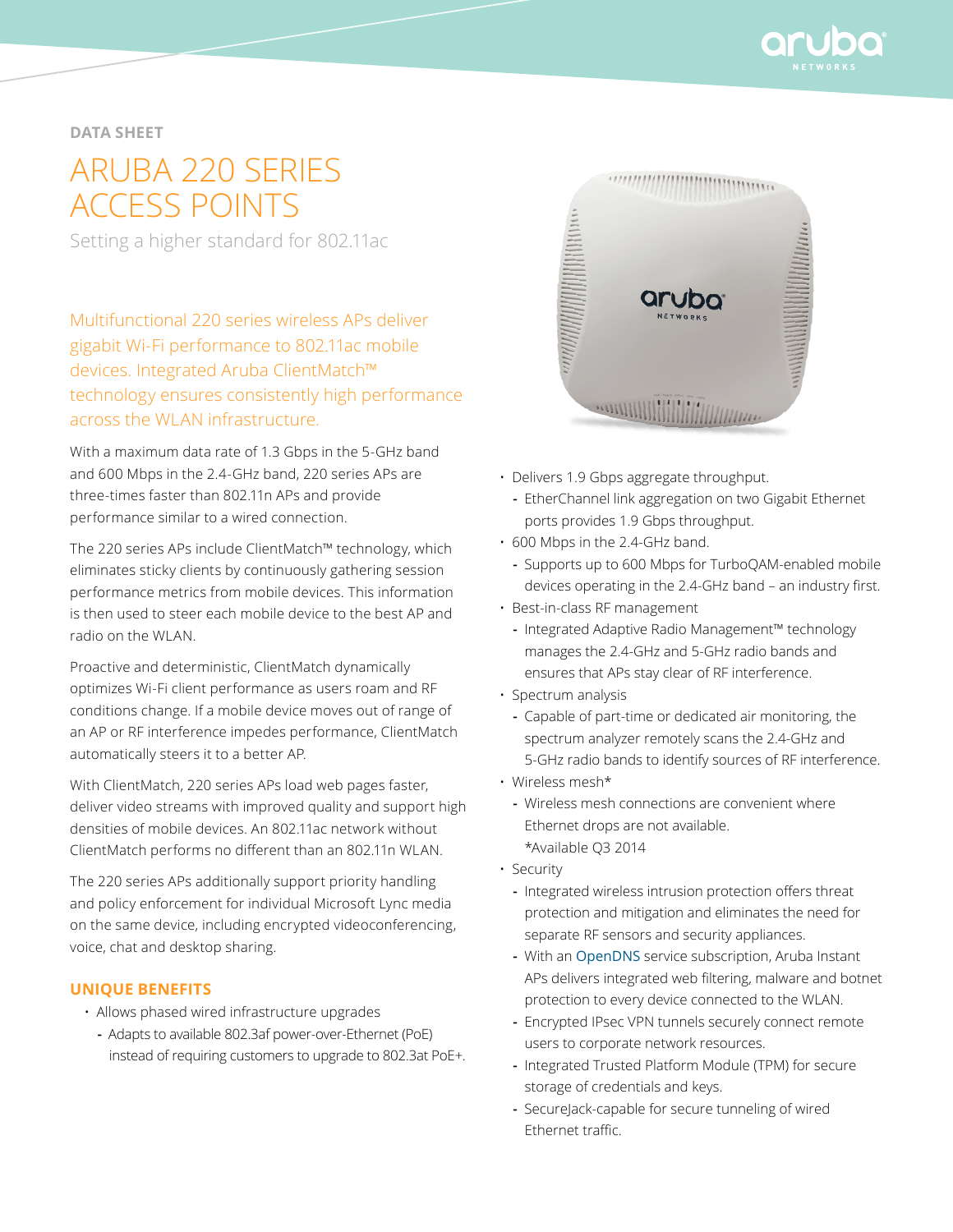## **Choose your operating mode**

The 220 series APs offer a choice of operating modes to meet your unique management and deployment requirements.

- Controller-managed AP or Remote AP (RAP) running ArubaOS™. When managed by Aruba Mobility Controllers, 220 series APs offer centralized configuration, data encryption, policy enforcement and network services, as well as distributed and centralized traffic forwarding.
- Aruba Instant™ AP running InstantOS™. In Aruba Instant mode, a single AP automatically distributes the network configuration to other Instant APs in the WLAN. Simply power-up one Instant AP, configure it over the air, and plug in the other APs – the entire process takes about five minutes.
- Spectrum analysis identifies sources of RF interference
- Air monitor provides wireless intrusion protection
- Hybrid AP serves Wi-Fi clients and provides wireless intrusion protection and spectrum analysis
- Secure enterprise mesh\* \*Available Q3 2014

For large installations across multiple sites, the Aruba Activate™ service significantly reduces deployment time by automating device provisioning, firmware upgrades, and inventory management. With Aruba Activate, Instant APs are factoryshipped to any site and configure themselves when powered up.

If WLAN and network requirements change, a built-in migration path allows 220 series Instant APs to become part of a WLAN that is centrally managed by a Mobility Controller.

## **AP-220 series specifications**

- AP-225 and IAP-225
- **-** 2.4-GHz (600 Mbps max) and 5-GHz (1.3 Gbps max) radios, each with 3x3 MIMO and three integrated omnidirectional downtilt antennas.
- AP-224 and IAP-224
	- **-** 2.4-GHz (600 Mbps max) and 5-GHz (1.3 Gbps max) radios, each with 3x3 MIMO and three combined, diplexed external antenna connectors.

## **Wireless radio specifications**

- AP type: Indoor, dual radio, 5 GHz 802.11ac and 2.4 GHz 802.11n
	- **-** In addition to 802.11n data rates, the 2.4-GHz radio supports 802.11ac data rates using 256-QAM modulation. This gives TurboQAM-enabled clients a 33% boost above the maximum supported data rate.
- Software-configurable dual radio supports 5 GHz and 2.4 GHz
- 3x3 MIMO with three spatial streams and up to 1.3 Gbps wireless data rate
- Supported frequency bands (country-specific restrictions apply):
	- **-** 2.4000 GHz to 2.4835 GHz
	- **-** 5.150 GHz to 5.250 GHz
	- **-** 5.250 GHz to 5.350 GHz
	- **-** 5.470 GHz to 5.725 GHz
	- **-** 5.725 GHz to 5.850 GHz
- Available channels: Dependent upon configured regulatory domain
- Dynamic frequency selection (DFS) optimizes the use of available RF spectrum
- Supported radio technologies:
	- **-** 802.11b: Direct-sequence spread-spectrum (DSSS)
	- **-** 802.11a/g/n/ac: Orthogonal frequency-division multiplexing (OFDM)
	- **-** 802.11n/ac: 3x3 MIMO with up to three spatial streams
- Supported modulation types:
	- **-** 802.11b: BPSK, QPSK, CCK
	- **-** 802.11a/g/n: BPSK, QPSK, 16-QAM, 64-QAM
	- **-** 802.11ac: BPSK, QPSK, 16-QAM, 64-QAM, 256-QAM
- Transmit power: Configurable in increments of 0.5 dBm
- Maximum (aggregate, conducted total) transmit power (limited by local regulatory requirements):
	- **-** 2.4-GHz band: +23 dBm (18 dBm per chain)
	- **-** 5-GHz bands: +23 dBm (18 dBm per chain)
- Advanced cellular coexistence (ACC) feature to effectively deal with interference from cellular systems
- Maximum ratio combining (MRC) for improved receiver performance
- Cyclic delay diversity (CDD) for improved downlink RF performance
- Short guard interval for 20-MHz, 40-MHz and 80-MHz channels
- Space-time block coding (STBC) for increased range and improved reception
- Low-density parity check (LDPC) for high-efficiency error correction and increased throughput
- Transmit beam-forming (TxBF) for increased reliability in signal delivery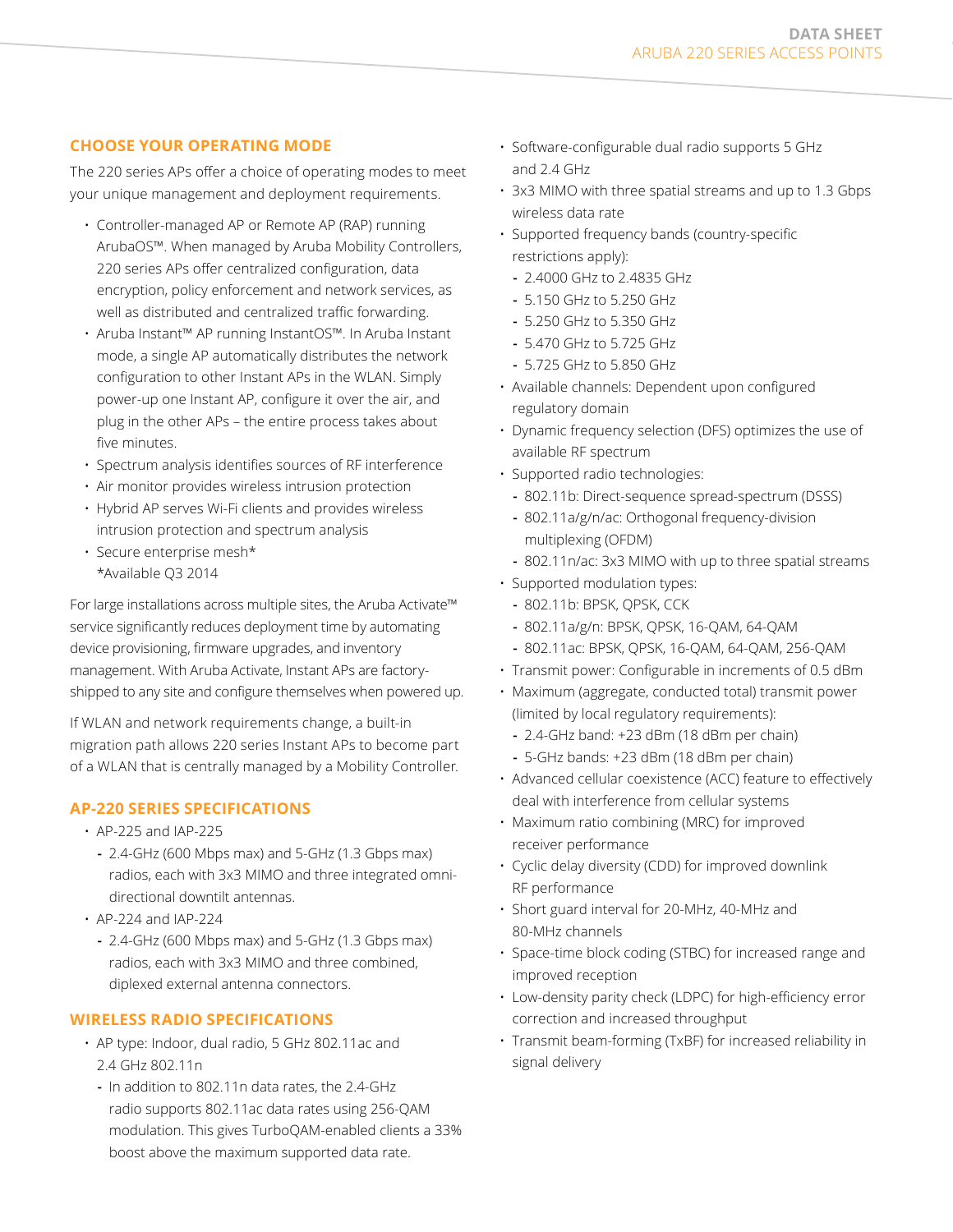- Supported data rates (Mbps):
	- **-** 802.11b: 1, 2, 5.5, 11
	- **-** 802.11a/g: 6, 9, 12, 18, 24, 36, 48, 54
	- **-** 802.11n: 6.5 to 450 (MCS0 to MCS23)
	- **-** 802.11ac: 6.5 to 1,300 (MCS0 to MCS9, NSS = 1 to 3)
- 802.11n high-throughput (HT) support: HT 20/40
- 802.11ac very high throughput (VHT) support: VHT 20/40/80
- 802.11n/ac packet aggregation: A-MPDU, A-MSDU

## **Power**

- Worst-case power consumption from the AP (excluding power drawn by an attached USB device):
	- **-** In restricted mode (PoE): 13.5W
	- **-** In unrestricted mode (PoE): 17W
	- **-** In unrestricted mode (DC): 15.5W
- Power sources sold separately
- Direct DC source: 12 Vdc nominal, +/- 5%
- Power over Ethernet (PoE): 48 Vdc (nominal) 802.3af or 802.3at-compliant source
	- **-** Efficient mode PoE power save with 802.3af PoE and limited functionality
		- > USB port disabled
		- > Second Ethernet port disabled
		- > 2.4-GHz 802.11n radio in 1x3:1 spatial-stream mode
		- > 5-GHz 802.11ac radio operates without restrictions\*
	- **-** Unrestricted functionality with 802.3at PoE+

\*With ArubaOS software 6.3.0, the 5-GHz 802.11ac radio operates in 2x3:2 spatial stream mode when the AP is powered by 802.3af PoE. This restriction has been removed in 6.3.1.

#### **Antennas**

- AP-224: Three RP-SMA connectors for external dualband antennas. Internal loss between radio interface and external antenna connectors (due to diplexing circuitry): 1.5 dB in 2.4 GHz and 3.0 dB in 5 GHz.
- AP-225: Six integrated down-tilt omni-directional antennas for 3x3 MIMO with maximum antenna gain of 3.5 dBi in 2.4 GHz and 4.5 dBi in 5 GHz. Built-in antennas are optimized for horizontal ceiling mounted orientation of AP-225.

#### **Other interfaces**

- Two 10/100/1000BASE-T Ethernet network interfaces (RJ-45)
	- **-** Auto-sensing link speed and MDI/MDX
	- **-** Load balancing support to achieve platform throughput greater than 1 Gbps
- **-** 802.3az Energy Efficient Ethernet (EEE)
- **-** PoE-PD: 48 Vdc 802.3af PoE or 802.3at PoE+
- DC power interface, accepts 1.7/4.0mm center-positive circular plug with 9.5 mm length
- USB 2.0 port (Type A connector)
- Serial console interface (RJ-45)
- Visual indicators (LEDs):
- **-** Power/system status
- **-** Ethernet link status (2x; ENET0, ENET1)
- **-** Radio status (2x; RAD0, RAD1)
- Kensington security slot
- Reset button

## **Mounting**

- Included with AP:
	- **-** Mounting brackets (2) for attaching to 9/16-inch or 15/16-inch T-bar drop-tile ceiling
- Optional mounting kits:
	- **-** AP-220-MNT-C2: Aruba 220 series AP mount kit contains two ceiling-grid rail adapters for Interlude and Silhouette style rails.
	- **-** AP-220-MNT-W1: Aruba 220 series AP mount kit contains one flat-surface wall/ceiling mount bracket.
	- **-** AP-220-MNT-W2: Aruba 220 series AP mount kit contains one flat-surface wall/ceiling secure mount cradle.

## **Mechanical**

- Dimensions/weight (unit, excluding mount accessories):
	- **-** 203 mm (W) x 203 mm (D) x 54 mm (H), 8.0" (W) x 8.0" (D) x 2.1" (H)
	- **-** 750 g/27 oz
- Dimensions/weight (shipping):
	- **-** 315 mm (W) x 265 mm (D) x 100 mm (H), 12.4" (W) x 10.4" (D) x 3.9" (H)
	- **-** 1,250 g/44 oz

## **Environmental**

- Operating:
	- **-** Temperature: 0° C to +50° C (+32° F to +122° F)
	- **-** Humidity: 5% to 95% non-condensing
	- **-** Storage and transportation:
	- **-** Temperature: -40° C to +70° C (-40° F to +158° F)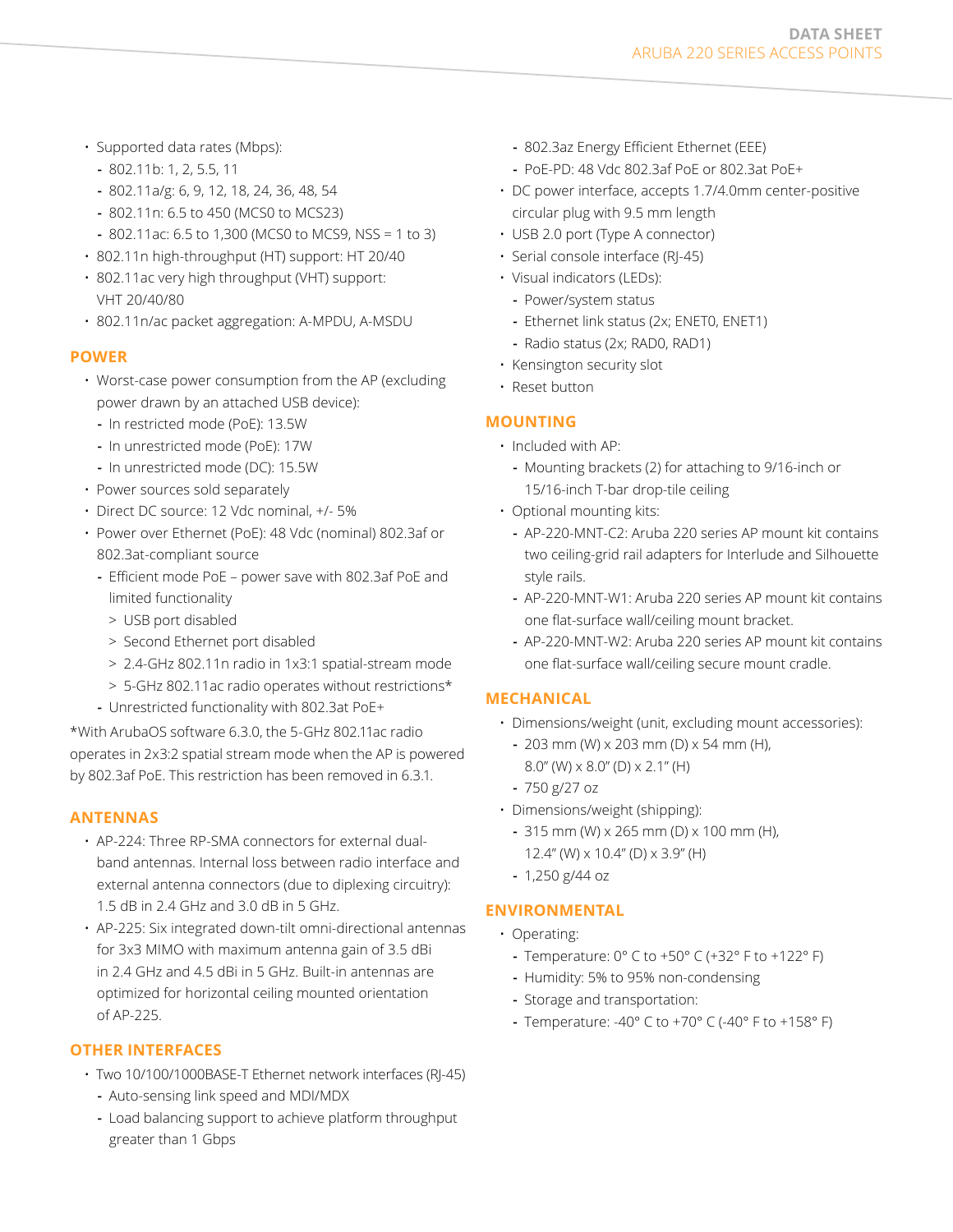#### **Regulatory**

- FCC/Industry of Canada
- CE Marked
- R&TTE Directive 1995/5/EC
- Low Voltage Directive 72/23/EEC
- EN 300 328
- EN 301 489
- EN 301 893
- UL/IEC/EN 60950
- EN 60601-1-1, EN60601-1-2

For more country-specific regulatory information and approvals, please see your Aruba representative.

#### **REGULATORY MODEL NUMBERS**

- AP-224 and IAP-224: APIN0224
- AP-225 and IAP-225: APIN0225

#### **Certifications**

- CB Scheme Safety, cTUVus
- UL2043 plenum rating
- Wi-Fi Alliance certified 802.11a/b/g/n/ac

#### **Warranty**

• [Limited lifetime warranty](http://www.arubanetworks.com/support/lifetime_warranty.php)

#### **Minimum operating system software versions**

- ArubaOS 6.3.0.0
- Aruba Instant 4.0.0.0

#### **RF PERFORMANCE TABLE**

|                                   | Maximum transmit power (dBm)<br>per transmit chain | <b>Receiver sensitivity (dBm)</b><br>per receive chain |  |
|-----------------------------------|----------------------------------------------------|--------------------------------------------------------|--|
| 802.11b 2.4 GHz                   |                                                    |                                                        |  |
| 1 Mbps                            | 18.0                                               | $-92.0$                                                |  |
| 2 Mbps                            | 18.0                                               | $-92.0$                                                |  |
| 5.5 Mbps                          | 18.0                                               | $-90.0$                                                |  |
| 11 Mbps                           | 18.0                                               | $-88.0$                                                |  |
| 802.11g 2.4 GHz and 802.11a 5 GHz |                                                    |                                                        |  |
| 6 Mbps                            | 18.0                                               | $-88.0$                                                |  |
| 54 Mbps                           | 16.0                                               | $-75.0$                                                |  |
| 802.11n HT20 2.4 GHz and 5 GHz    |                                                    |                                                        |  |
| MCS0/8                            | 18.0                                               | $-85.0$                                                |  |
| MCS7/15                           | 14.0                                               | $-68.0$                                                |  |
| 802.11n HT40 2.4 GHz and 5 GHz    |                                                    |                                                        |  |
| MCS0/8                            | 18.0                                               | $-85.0$                                                |  |
| MCS7/15                           | 14.0                                               | $-65.0$                                                |  |
| 802.11ac VHT20 5 GHz              |                                                    |                                                        |  |
| MCS <sub>0</sub>                  | 18.0                                               | $-88.0$                                                |  |
| MCS9                              | 12.0                                               | $-65.0$                                                |  |
| 802.11ac VHT40 5 GHz              |                                                    |                                                        |  |
| MCS0                              | 18.0                                               | $-85.0$                                                |  |
| MCS9                              | 12.0                                               | $-62.0$                                                |  |
| 802.11ac VHT80 5 GHz              |                                                    |                                                        |  |
| MCS <sub>0</sub>                  | 18.0                                               | $-82.0$                                                |  |
| MCS9                              | 12.0                                               | $-59.0$                                                |  |

Maximum capability of the hardware provided. Maximum transmit power is limited by local regulatory settings. RF performance numbers for AP-224 are slightly lower due to additional internal RF circuitry.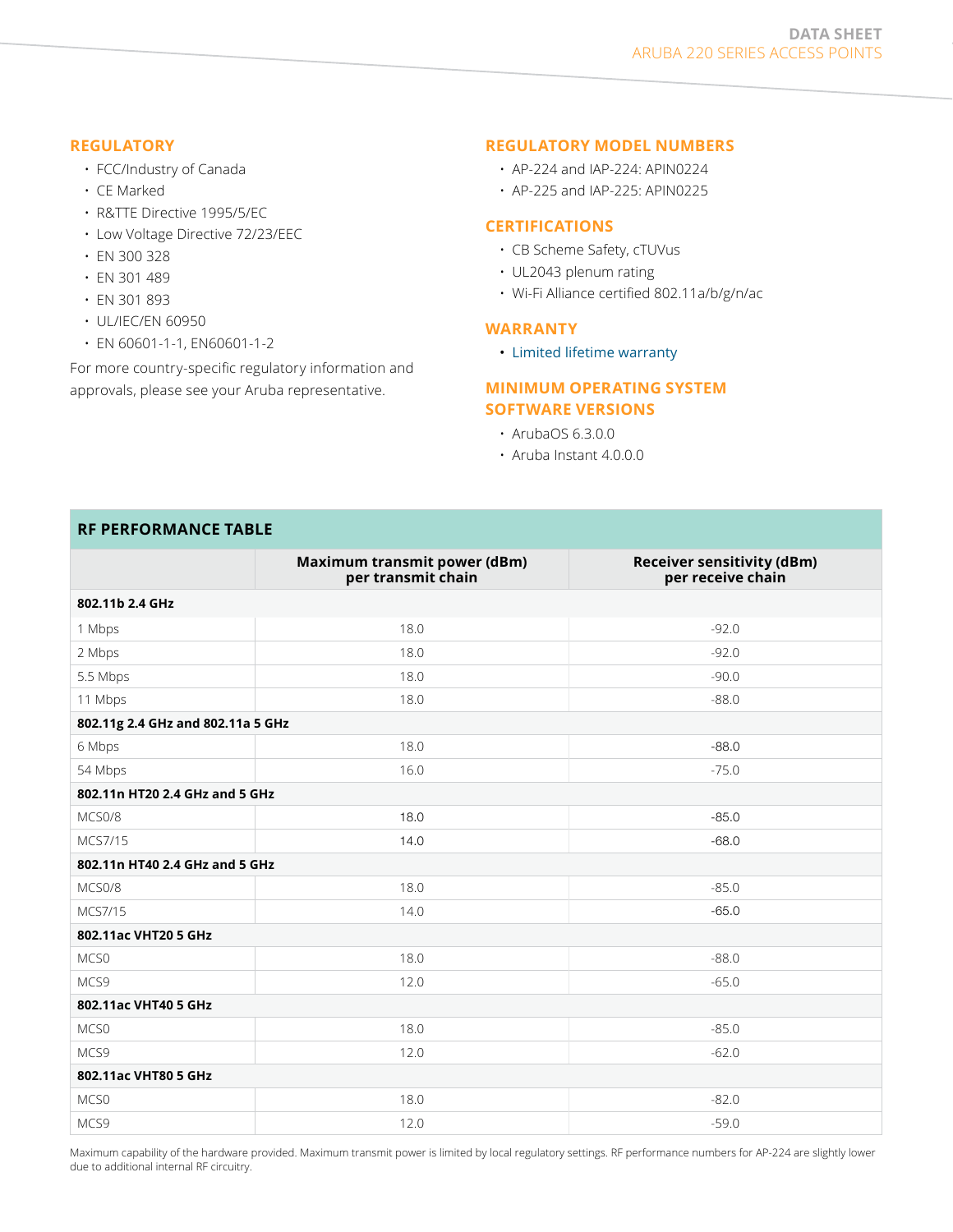## **AP-225 Antenna Pattern Plots**

Horizontal or Azimuth plane (top view)







Elevation plane (side view)





 $-5.5504$  $-$  5.550 4<br>--- 5.550 5<br>--- 5.550 6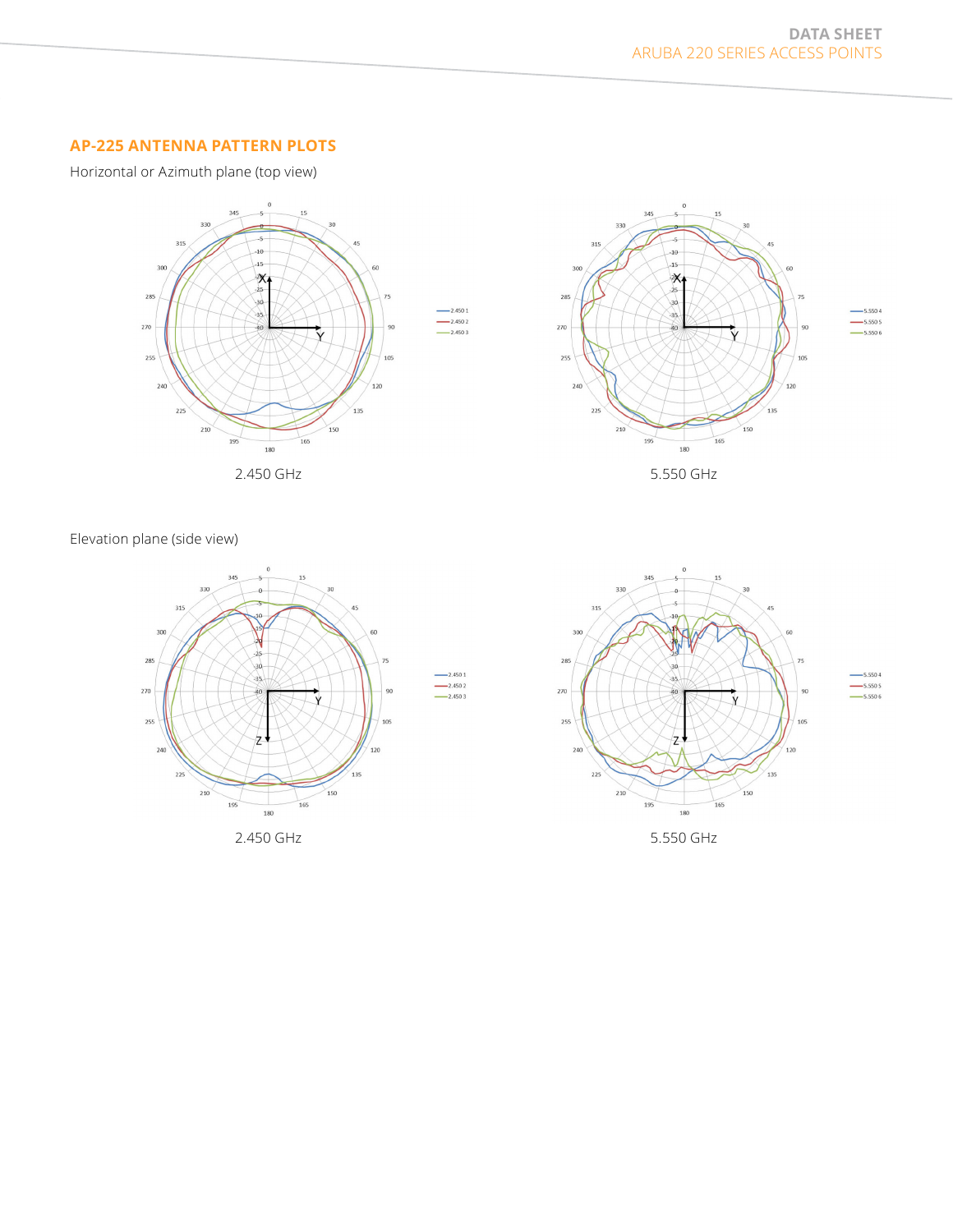## **Ordering Information**

| <b>Part Number</b>                     | Description                                                                                                                                                 |  |
|----------------------------------------|-------------------------------------------------------------------------------------------------------------------------------------------------------------|--|
| <b>AP-220 Series Access Points</b>     |                                                                                                                                                             |  |
| AP-224                                 | Aruba AP-224 Wireless Access Point, 802.11ac, 3x3:3, dual radio, antenna connectors                                                                         |  |
| <b>IAP-224-RW</b>                      | Aruba Instant IAP-224 Wireless Access Point, 802.11ac, 3x3:3, dual radio, antenna connectors - Restricted<br>regulatory domain: Rest of World               |  |
| IAP-224-US                             | Aruba Instant IAP-224 Wireless Access Point, 802.11ac, 3x3:3, dual radio, antenna connectors - Restricted<br>regulatory domain: United States               |  |
| IAP-224-JP                             | Aruba Instant IAP-224 Wireless Access Point, 802.11ac, 3x3:3, dual radio, antenna connectors - Restricted<br>regulatory domain: Japan                       |  |
| AP-225                                 | Aruba AP-225 Wireless Access Point, 802.11ac, 3x3:3, dual radio, integrated antennas                                                                        |  |
| <b>IAP-225-RW</b>                      | Aruba Instant IAP-225 Wireless Access Point, 802.11ac, 3x3:3, dual radio, integrated antennas - Restricted<br>regulatory domain: Rest of World              |  |
| <b>IAP-225-US</b>                      | Aruba Instant IAP-225 Wireless Access Point, 802.11ac, 3x3:3, dual radio, integrated antennas - Restricted<br>regulatory domain: United States              |  |
| IAP-225-JP                             | Aruba Instant IAP-225 Wireless Access Point, 802.11ac, 3x3:3, dual radio, integrated antennas - Restricted<br>regulatory domain: Japan                      |  |
| AP-220 Series Access Points (FIPS/TAA) |                                                                                                                                                             |  |
| AP-224-F1                              | Aruba AP-224 Wireless Access Point, 802.11ac, 3x3:3, dual radio, antenna connectors (FIPS/TAA)                                                              |  |
| AP-225-F1                              | Aruba AP-225 Wireless Access Point, 802.11ac, 3x3:3, dual radio, integrated antennas (FIPS/TAA)                                                             |  |
| <b>AP-220 Series Accessories</b>       |                                                                                                                                                             |  |
| AP-220-MNT-C1                          | Aruba Access Point Mount Kit (ceiling grid). Contains 2x ceiling grid rail adapters (for flat rails).<br>Color: black. Spare.                               |  |
| AP-220-MNT-C2                          | Aruba 220 Series Access Point Mount Kit (ceiling grid). Contains 2x ceiling grid rail adapters (for interlude<br>and silhouette style rails). Color: black. |  |
| AP-220-MNT-W1                          | Aruba 220 Series Access Point Mount Kit (basic, flat surface). Contains 1x flat surface wall/ceiling<br>mount bracket. Color: black.                        |  |
| AP-220-MNT-W2 (black)                  | Aruba 220 Series Access Point Mount Kit (box style, secure, flat surface). Contains 1x flat surface<br>wall/ceiling secure mount cradle. Color: black.      |  |
| AP-220-MNT-W2W (white)                 | Aruba 220 Series Access Point Mount Kit (box style, secure, flat surface). Contains 1x flat surface<br>wall/ceiling secure mount cradle. Color: white.      |  |